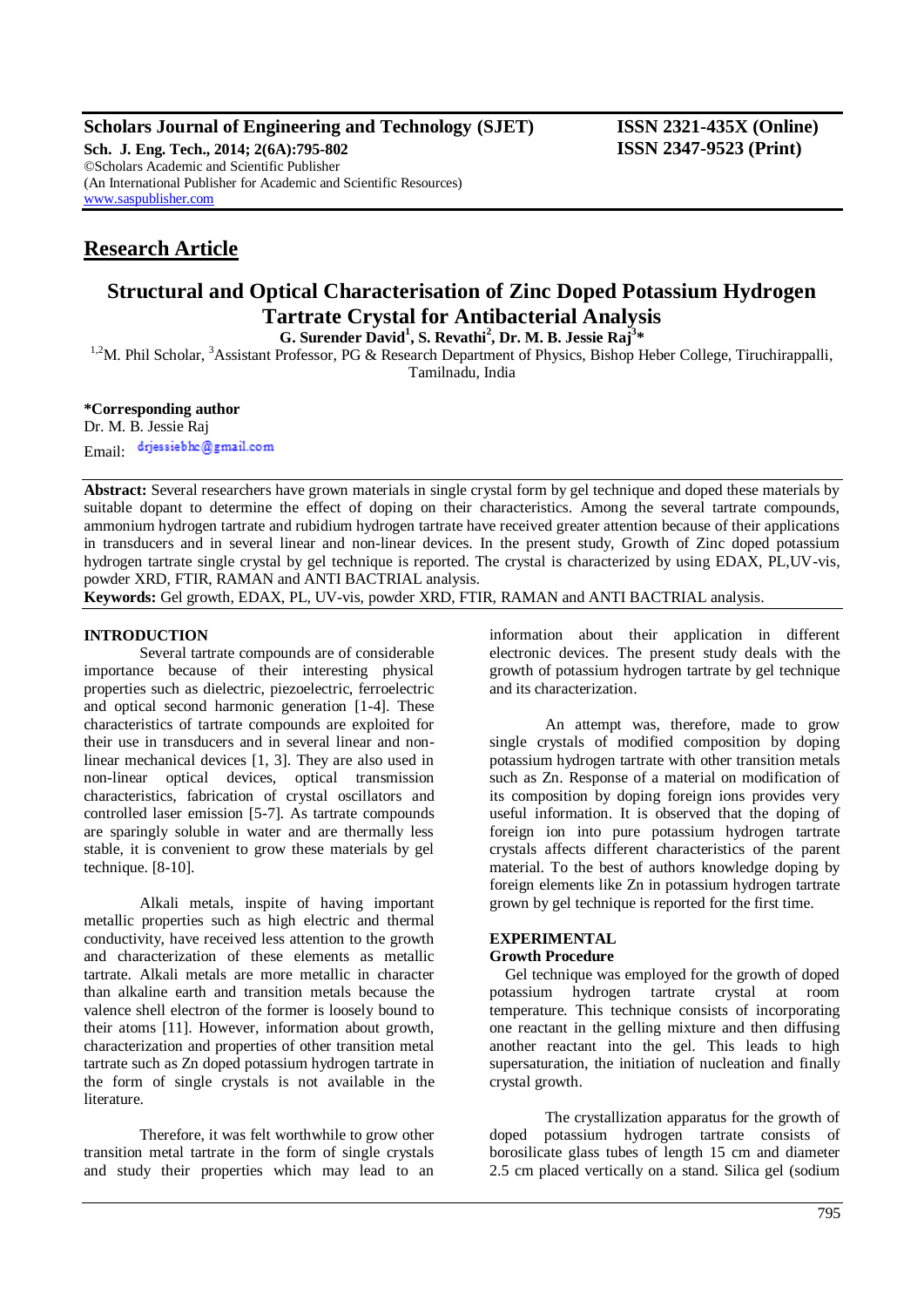meta silicate solution) is used as the growth medium. 10 ml of double distilled water is added with 1M of sodium meta silicate. 10 ml of tartaric acid 1M is added to form the gel medium. The test tubes were sealed with some suitable material to prevent fast evaporation and contamination of the exposed surface of the gel.

The gel setting time was found to be strongly dependent on pH and environmental temperature. It would take about 24 hours for the gel to set in summer (35-40ºC) whereas it would take even 14 days for the gel to set in winter (10-15ºC). After confirming the gel setting, an aqueous solution of potassium iodide of (0.5- 1.5) molarity was poured over the gel carefully along the walls of a test tube so as to avoid any gel breakage. The diffusion of  $K<sub>+</sub>$  ions through the narrow pores of the silica gel lead to reaction between these ions and  $HC_4H_4O_6$  ions present in the gel as lower reactant.

The reaction is expected to take place leading to the formation of pure potassium hydrogen tartrate crystals. To grow zinc doped potassium hydrogen tartrate crystals, potassium iodide solution was first mixed with an aqueous solution of zinc acetate of (0.2- 0.8) M.

The diffusion of  $Zn+$  and  $K+$  ions through the narrow pores of the silica gel lead to reaction between these ions and the HC4H4O6- ions present in the gel as lower reactant. The reaction leads to the formation of zinc doped potassium hydrogen tartrate crystals. The doped crystal is transparent single crystal with a good morphology. The shape of doped single crystal is found to be orthorhombic

### **Characterization Technique**

The single crystal of zinc doped potassium hydrogen tartrate were characterized by using X-ray powder diffraction, FTIR spectroscopy, Raman spectroscopy, Photoluminescence, EDAX analysis and Antibacterial activity.

### **RESULTS AND DISCUSSION Energy Dispersive X-ray Analysis**

EDAX stands for Energy Dispersive Analysis by X-rays and it is a technique used for identifying the elemental composition of the specimen. EDAX is a technique, which makes it possible to identify elements and know their concentration by analyzing the energies of X-ray photons emitted as a result of bombardment by an electron beam [12].The atomic and weight % of Zinc doped crystal is present in Table 1. Atomic and weight percentage as obtained on EDAX analysis of zinc doped crystal of potassium hydrogen tartrate**.**

| Table-1: Atomic and weight percentage as obtained on EDAX analysis of zinc doped crystal of potassium |  |
|-------------------------------------------------------------------------------------------------------|--|
| hydrogen tartrate.                                                                                    |  |

| nyar ogén tana au. |          |                 |  |  |  |  |
|--------------------|----------|-----------------|--|--|--|--|
| <b>ELEMENT</b>     | WEIGHT % | <b>ATOMIC %</b> |  |  |  |  |
|                    | 30.09    | 43.40           |  |  |  |  |
|                    | 41.95    | 45.42           |  |  |  |  |
| رد                 | 00.67    | 00.41           |  |  |  |  |
|                    | 19.84    | 08.79           |  |  |  |  |
|                    | 07.45    | 01.98           |  |  |  |  |

The weight [%] and atomic [%] calculated from peaks height further confirms the expected proportion of Carbon, Oxygen, Zinc and Potassium crystals. It is observed that the dopant of Zinc has entered into the lattice site of pure potassium hydrogen tartrate crystal.

In the present study the crystal was analyzed by scanning electron microscope (Model: HITACHI S-3000 H). The recorded EDAX spectrum is shown in fig. 1

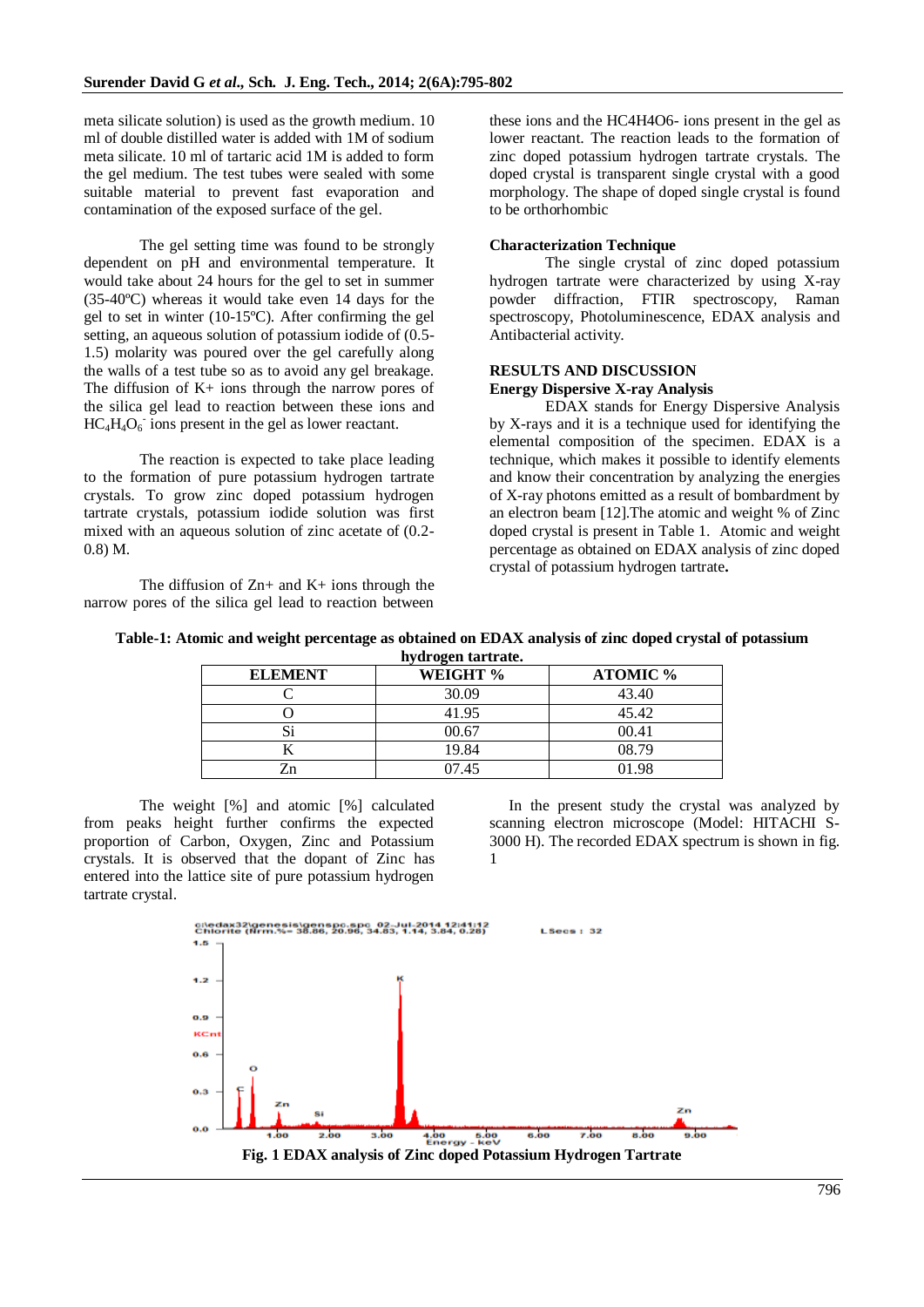From the spectrum it is confirmed that the elements such as C, O, K and Zn were present in the sample and it is noted here that the element H cannot be identified using the EDAX technique. Since the element H is a light element, it cannot be identified using EDAX method [13].

Pure potassium hydrogen tartrate crystals and Zn doped crystals were found to be more perfect in terms of transparency. This might be due to the slower reaction nature of  $K^+$  and  $Zn^+$  ions with  $HC_4H_4O_6^-$  ions, respectively and hence the size of the crystal is small. The photographs of the Zinc doped crystals are shown in Figure.2



**Fig-2: Crystal grown in gel Zn doped KHC4H4O<sup>6</sup>**

#### **Photoluminescence**

Photoluminescence spectra recorded between 320 nm and 520 nm for a zinc doped potassium hydrogen tartrate photoluminescence spectrum was performed using Varian Cary Eclipse Fluorescence spectrophotometer at Alagappa University, karaikudi. Spectrum shown in Fig. 3.

The room temperature Photoluminescence spectrum comprises outstanding violet emission peak at 390 nm, blue emission at 416 nm and one very scrawling blue shoulder peak at 476 nm. One green emission peak is identified at 508 nm [14].



wavelength (nm)

#### **Fig-3: Photoluminescence spectrum of Zinc doped Potassium hydrogen tartrate crystal.**

The emission spectrum shows the peaks at 390 nm, 416 nm, 476 nm, and 508 nm. Most intense peak is at 508 nm which is the green emission. Blue emission peak at 476 nm is less intense compare to the violet emission peak at 390 nm. Certain author assume that the green luminescence band with a maximum at  $\lambda$ m = 535 nm.

#### **UV-vis Spectroscopy**

To find the transmission range of the grown crystal, the optical transparency of the grown crystals were analyzed by taking the UV-Visible spectra using Lambda-35 spectrometer between 200nm to 1100nm. A graph of percentage of transmission vs. wavelength is shown in fig. 4.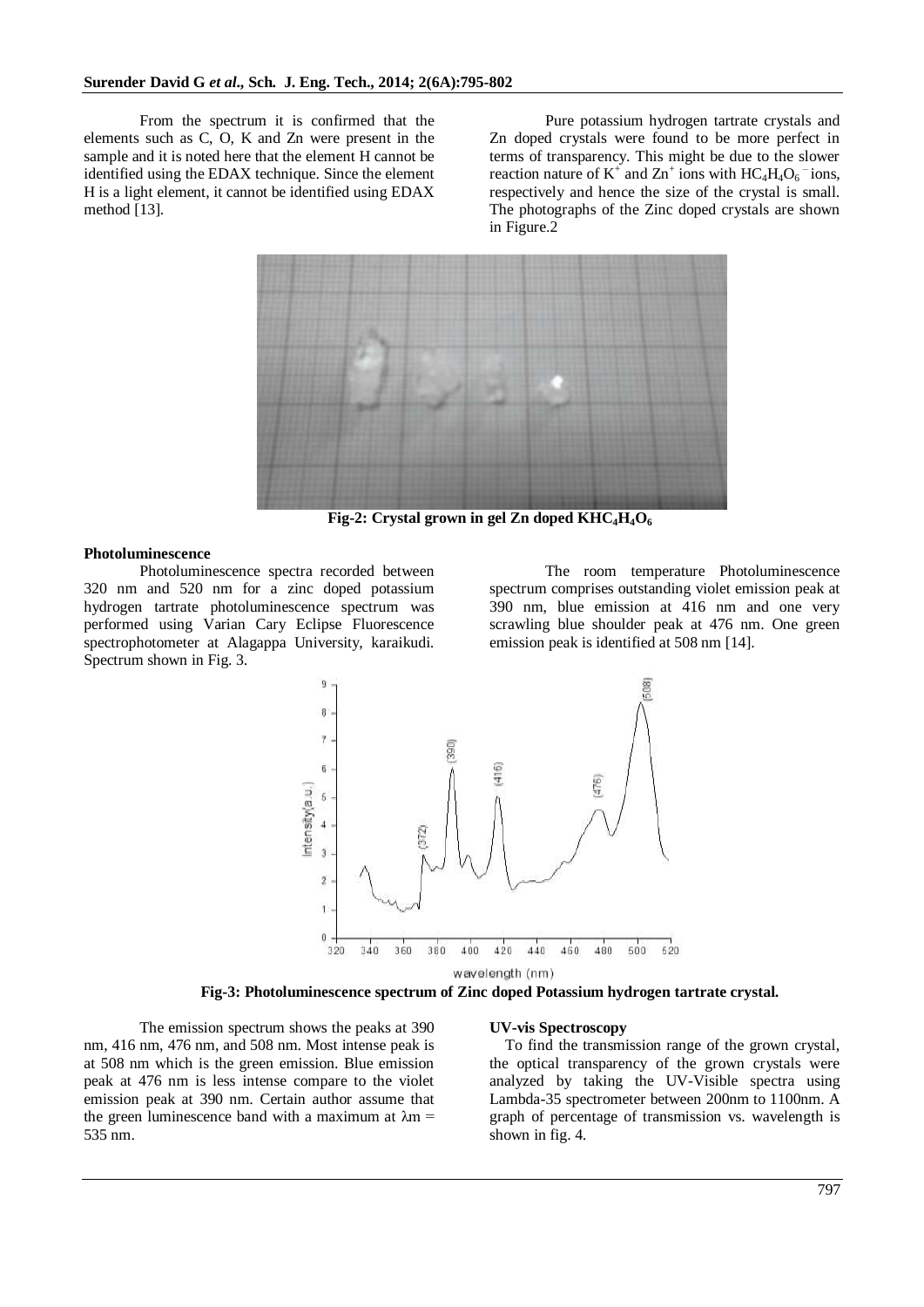

**Fig-4: Transmittance graph**

From the graph, the optical transparency of the grown crystals was about 100%.The grown crystals have an excellent transparency in the visible region, which is an essential parameter for optical applications. Absorption peak shown fig. 5.



**Fig-5: Absorbance graph**

The absorption coefficient  $(\alpha)$  were determined using Beer's law

$$
\alpha = \frac{1}{d} \log(\frac{1}{T})
$$

An absorption coefficient  $(\alpha)$  obeying the following relation for high photon energies.

$$
\alpha = \frac{A(h\vartheta - E_g)^2}{h\vartheta}
$$

Where  $E_g$  is optical band gap of the crystal and A is a constant. The plot of variation of Photon energy (E) in eV and  $(\alpha h v)^2$  is shown in Fig. 6



**Fig. 6 Band gap curve of Zinc doped KHC4H4O<sup>6</sup>**

The linear region of the curve was extrapolated to find the x-intercept which gives the Band gap of the grown crystal. The band gap is found to be 4.45eV. This crystal can be a suitable material for the optoelectronic devices like LED and Laser diodes

#### **FTIR and RAMAN**

FTIR and Raman spectra recorded for zinc potassium hydrogen tartrate crystal. The presence of broad band in the wave number range 3200-3500 cm-1 . Indicates the presence of water of hydration in zinc potassium hydrogen tartrate crystal. Figure 7 and 8 shows the FTIR and Raman spectrum for Zn doped Potassium hydrogen tartrate crystal. In the case of Zinc doped potassium hydrogen tartrate (KHC<sub>4</sub>H<sub>4</sub>O<sub>6</sub>). We have assigned the bands at  $3315 \text{ cm}^{-1}$ (IR)and  $3288 \text{ cm}^{-1}$  $<sup>1</sup>$ (Raman) to the OH stretching of H<sub>2</sub>O.</sup>

A peak at 2974  $cm^{-1}$ (IR) and 3044  $cm^{-1}$ (Raman) has been assigned to the CH stretching in tartrate ion. The bands at  $2894 \text{ cm}^{-1}$  and  $2988 \text{ cm}^{-1}$  to the CH vibration of tartrate ion (TAYLOR et al.). The observed vibrational frequency and their assignment are presented in Table 2.



**Fig-7: FTIR spectrum of Zinc Potassium hydrogen tartrate crystal.**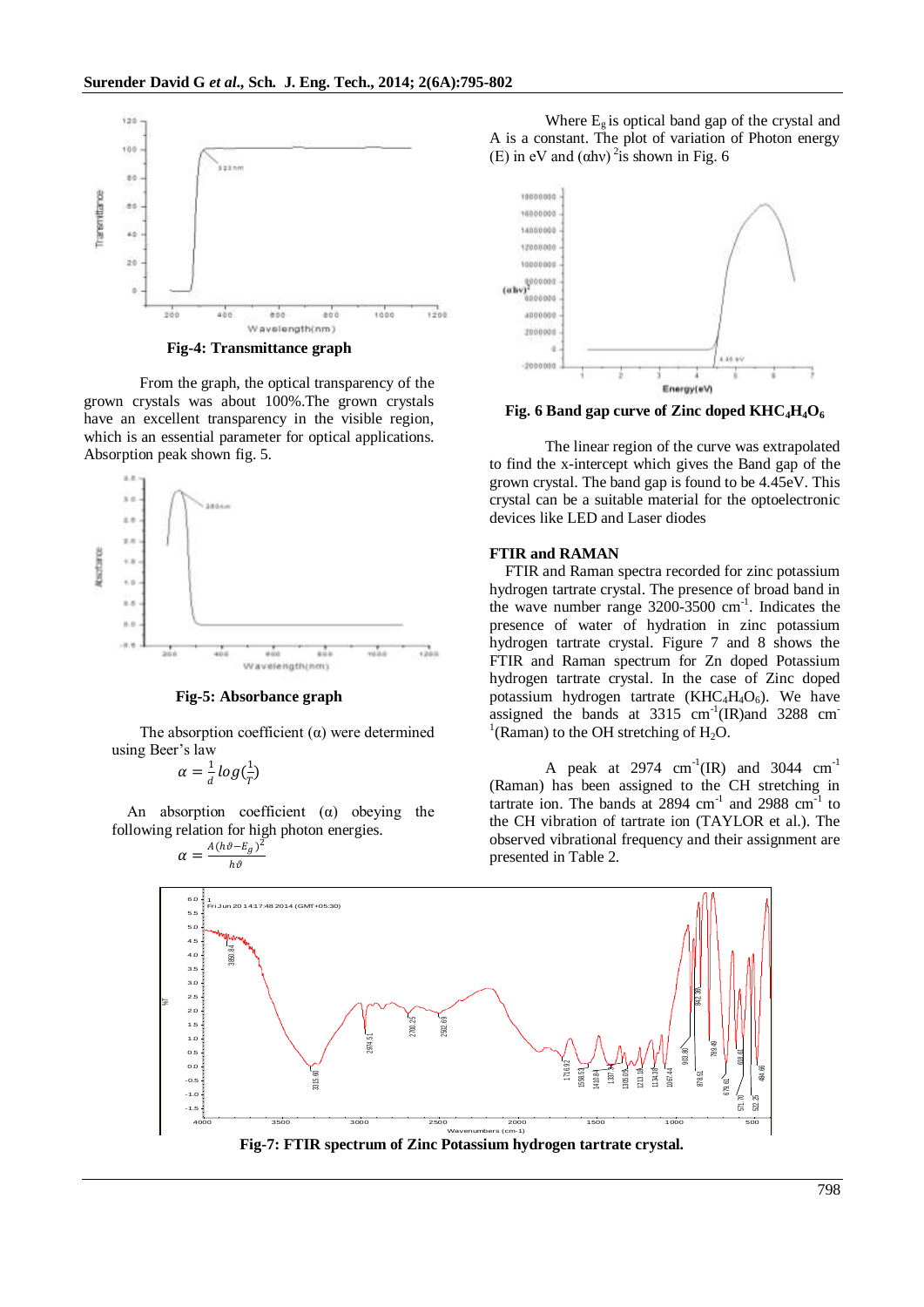The observed peaks at  $1558 \text{ cm}^{-1}(\text{IR})$  and  $1700$  $cm^{-1}$  (Raman) is due to the  $CO<sub>2</sub>$  asymmetric stretching and  $CO<sub>2</sub>$  stretching vibration. The IR bands observed at 1305 cm<sup>-1</sup> have been assigned to the CH bend. The bands at 1213 cm<sup>-1</sup> and 1134 cm<sup>-1</sup> are due to the CO stretching mode.

The peaks at  $1066 \text{ cm}^{-1}(\text{IR})$  and  $1098 \text{ cm}^{-1}$ <sup>1</sup>(Raman)have been assigned to the CO stretching mode.  $903 \text{ cm}^{-1}(\text{IR})$  are ascribed to the C-C stretching frequencies in the tartrate ion. The bands below 900 cm-1  $\text{(IR)}$ and 781 cm<sup>-1</sup>(Raman)are due to the CO<sub>2</sub> deformation and other internal modes of tartrate ions.



**Fig. 8 Raman spectrum of Zinc Potassium hydrogen tartrate crystal**

**Table-2**: **Comparative assignments of FTIR and Raman spectra of some prominent peaks corresponding to a particular functional group of pure and zinc potassium hydrogen tartrate crystals are given in table.**

| <b>Infrared</b> | <b>Assignments</b><br>Raman |                                     |  |  |  |
|-----------------|-----------------------------|-------------------------------------|--|--|--|
| 3315            | 3288                        | OH stretching                       |  |  |  |
| 2974            | 3044                        | CH stretch                          |  |  |  |
| 1558            | 1700                        | $C=O$ stretch                       |  |  |  |
| 1410            | 1404                        | $CO2$ bend                          |  |  |  |
| 1337            |                             | CH bend                             |  |  |  |
| 1305            |                             | CH bend                             |  |  |  |
| 1213            |                             | CO stretching                       |  |  |  |
| 1134            |                             | CO stretching                       |  |  |  |
| 1067            | 1098                        | CO stretching                       |  |  |  |
| 903             |                             | C-C stretching                      |  |  |  |
| 842             |                             | $CO2$ deformation                   |  |  |  |
| 789             | 781                         | $CO2$ deformation                   |  |  |  |
| 522             |                             | $CO2$ deformation                   |  |  |  |
|                 | 452                         | $CO2$ twist & C-C torsion           |  |  |  |
|                 | 112                         | CO <sub>2</sub> twist & C-C torsion |  |  |  |

FTIR spectrum reveals the presence of O-H bonds, C-O bond, C-H bond, C-C bond and carbonyl C=O bonds. From the spectrum, it was found that although the radiations are absorbed at the same frequency by pure and doped crystals. The percentage of transmittance of  $\text{Zn}^{2+}$  doped  $\text{KHC}_4\text{H}_4\text{O}_6$  crystal is higher than the percentage of Pure **KHC4H4O6** crystal compare the reference of pure crystal [15].

## **Powder X-ray diffraction:**

The powder X-ray diffractograms of Zinc doped potassium hydrogen tartrate crystal is shown in Fig. 9. The crystallinity of Zinc doped crystal is quite clear from the diffractograms.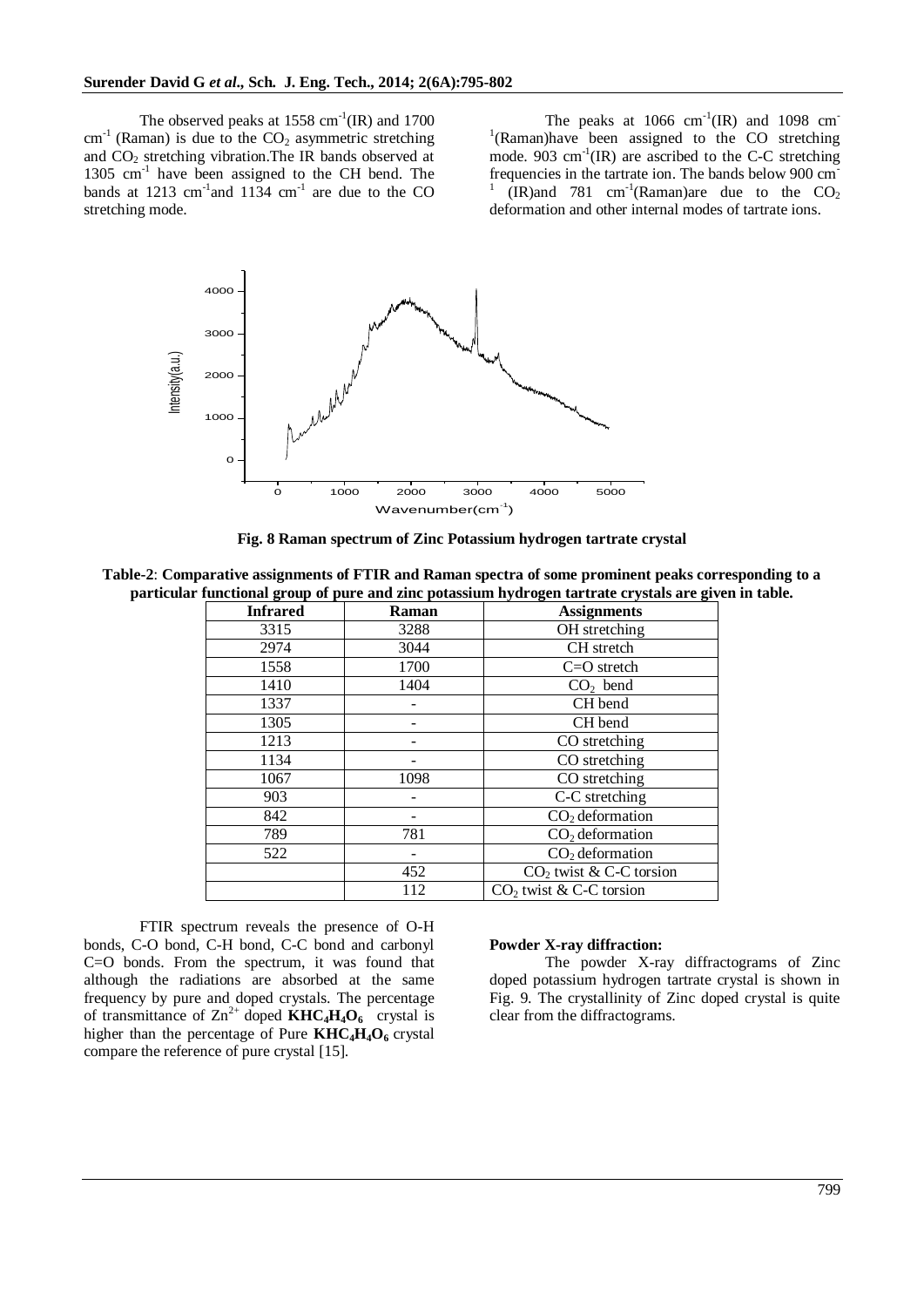

**Fig-9: Powder X-ray diffractograms of Zinc Potassium Hydrogen tartrate**

From the diffractograms, it is clear that the entry of  $\text{Zn}^{2+}$  ions in the modified composition of potassium hydrogen tartrate crystals lead to shift in the positions of peaks which shows that the doping has brought about a change in the internal structure of crystals due to change in bond lengths [15].

The indexed XRD data for Zinc doped potassium hydrogen tartrate crystal is presented in Table 3.

The calculation of cell parameters reveals that Zinc doped crystals belong to orthorhombic crystal system having space group space  $P2_12_12_1$ .

A comparison of crystallographic data of pure and doped crystals are given in Table 4.

|  |  |  | Table-3: The indexed XRD data for Zinc doped potassium hydrogen tartrate crystal |
|--|--|--|----------------------------------------------------------------------------------|
|--|--|--|----------------------------------------------------------------------------------|

| $2\theta$ value of Pure KHC <sub>4</sub> H <sub>4</sub> O <sub>6</sub> | 20 value of Zinc doped $KHC_4H_4O_6$ |
|------------------------------------------------------------------------|--------------------------------------|
| 23.3000                                                                | 23.259                               |
| 23.7512                                                                | 24.245                               |
| 24.7170                                                                | 24.730                               |
| 28.0300                                                                | 27.538                               |
| 31.3039                                                                | 30.971                               |
| 36.7210                                                                | 36.241                               |
| 37.9800                                                                | 37.488                               |

| Table-4: A comparison of crystallographic data of pure and doped crystals |
|---------------------------------------------------------------------------|
|---------------------------------------------------------------------------|

| <b>CHEMICAL</b><br><b>FORMULA</b> | <b>INTER AXIAL</b><br><b>ANGLES</b>    | <b>UNIT CELL</b><br><b>DIMENSIONS</b>      | <b>UNIT CELL</b><br><b>VOLUME</b><br>$(\AA^3)$ |
|-----------------------------------|----------------------------------------|--------------------------------------------|------------------------------------------------|
| Pure $KHC_4H_40_6$                | $\alpha = \beta = \gamma = 90^{\circ}$ | $a=9.625$<br>$b=8.545$<br>$c=10.425$       | 857.41                                         |
| Zinc doped<br>$KHC4H406$          | $\alpha = \beta = \gamma = 90^{\circ}$ | $a=7.61794$<br>$b=10.58691$<br>$c=7.81598$ | 630.31                                         |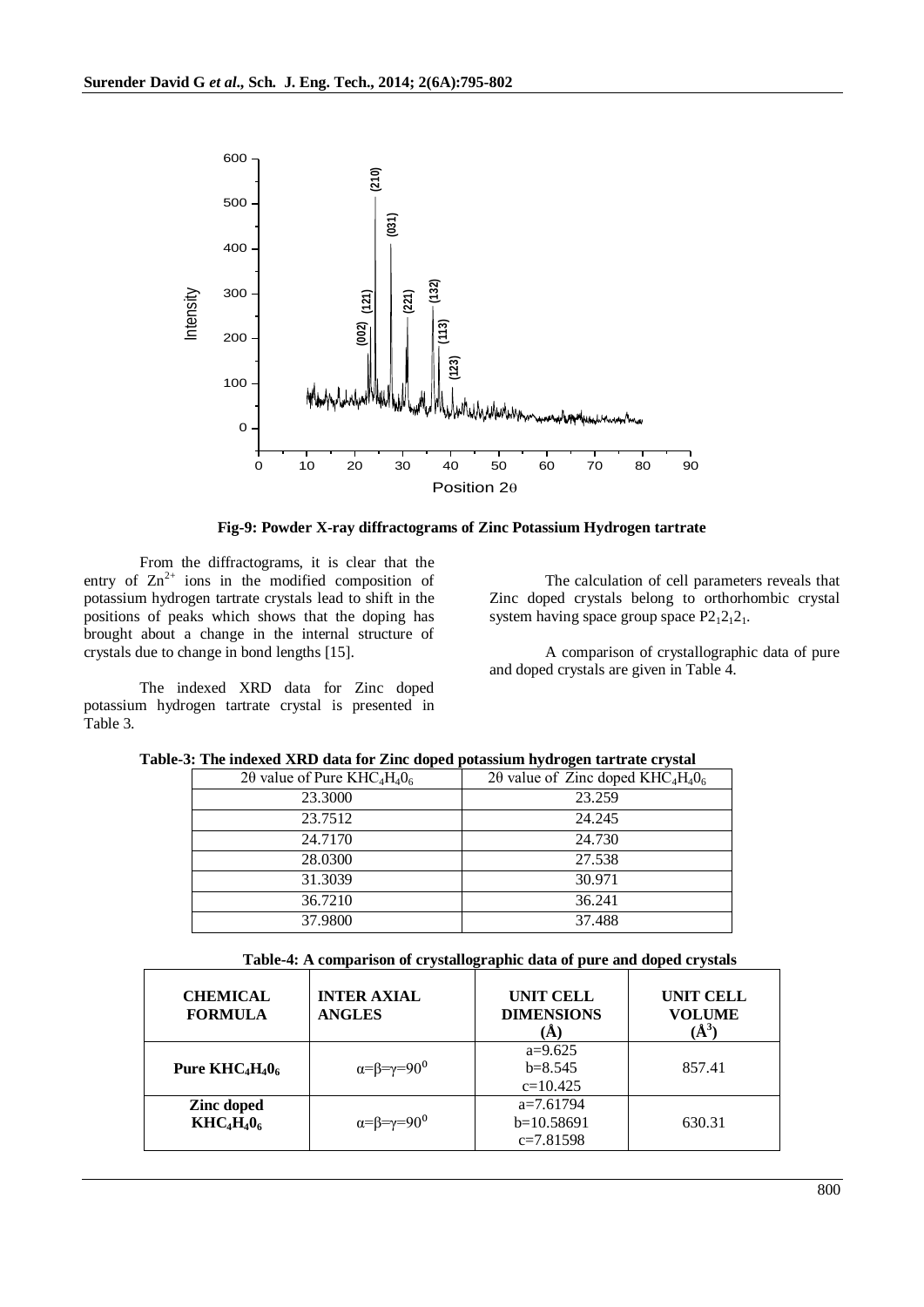It is clear that doping has brought about a change in the cell dimensions [16].

The cell parameters of pure crystal are worked out to be a=9.625 Å, b=8.545 Å, c=10.425 Å,  $\alpha = \beta = \gamma = 90^{\circ}$  while that of zinc doped potassium hydrogen tartrate crystal a=7.61794 Å, b=10.58691 Å, c=7.81598 Å,  $\alpha = \beta = \gamma = 90^{\circ}$  [16, 17].

# **ANTIMICROBIAL ACTIVITY**

Antibacterial activity of different chemical compound preparation against pathogenic Bacterial strains were obtained from the Department of Biotechnology, Bishop Heber College.

The antimicrobial activity of zinc doped potassium hydrogen tartrate against five different bacteria namely Klebsiella, Pseudomonas, E.coli, Staphylococcus and Proteus by well diffusion method. That five different bacteria has been tested as per the zone of inhibition formation. There were considerable variation in the antibacterial potency of the sample.



**Fig-10: Well Diffusion Method of zinc doped KHC4H40<sup>6</sup> sample Klebsiella (0.8mm), Pseudomonas (0.7mm) and E.coli (0.6mm) were inhibited in the descending order of potency of zinc doped potassium hydrogen tartrate was nontoxic to proteus and staphylococcus.**

| Table 5 Antibacterial activity of different chemical compound preparation against pathogenic Bacterial strains |  |  |  |  |  |  |  |  |
|----------------------------------------------------------------------------------------------------------------|--|--|--|--|--|--|--|--|
|----------------------------------------------------------------------------------------------------------------|--|--|--|--|--|--|--|--|

| S. No | Name of the bacteria | Mean zone of inhibition in mm Zinc<br>doped potassium hydrogen tartrate |
|-------|----------------------|-------------------------------------------------------------------------|
|       | Klebsiella           | $0.8$ mm                                                                |
| 02    | Pseudomonas          | $0.7 \text{ mm}$                                                        |
| 03    | E.coli               | $0.6 \text{ mm}$                                                        |
| 04    | Staphylococcus       | -                                                                       |
| 05    | Proteus              | -                                                                       |